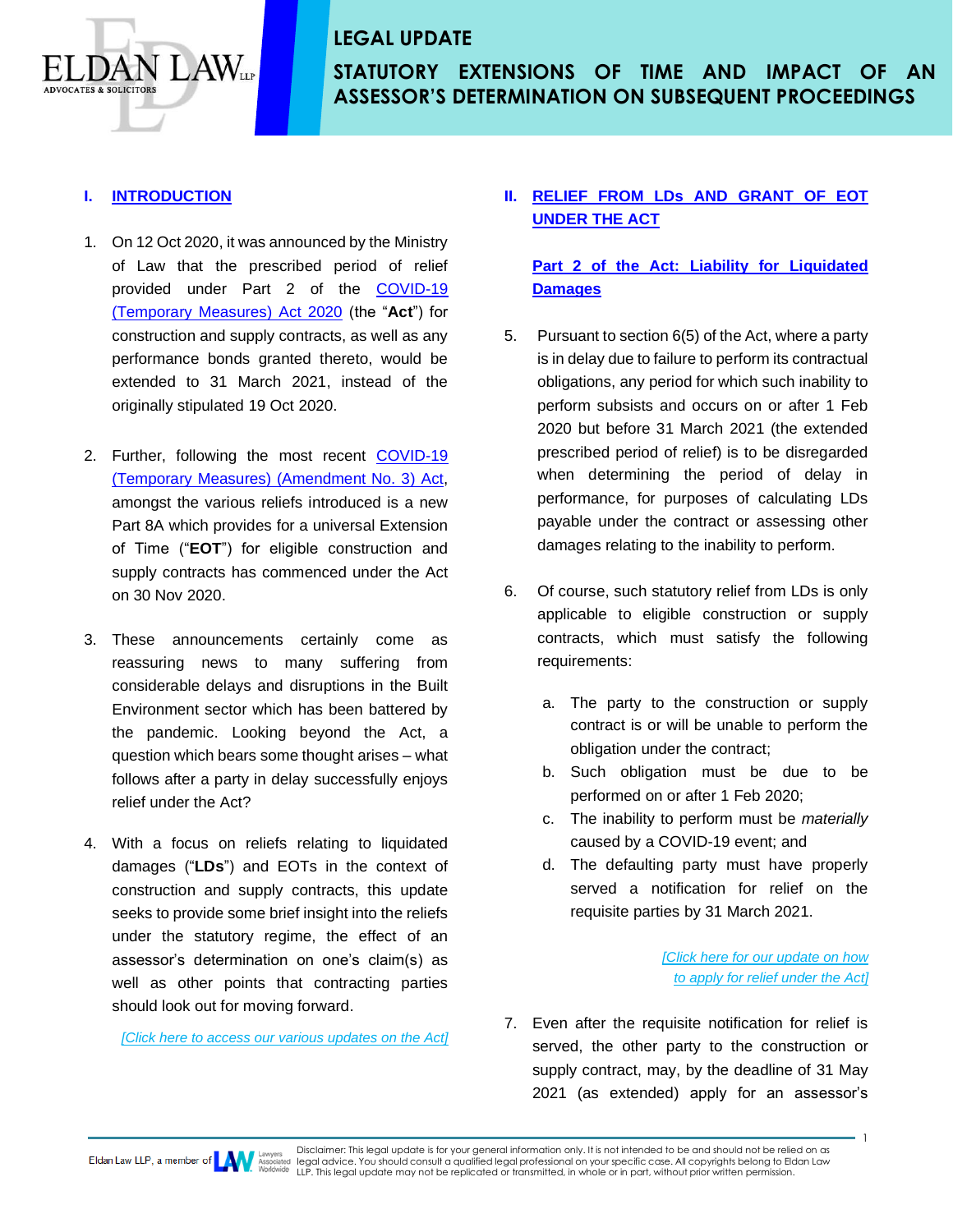# **STATUTORY EXTENSIONS OF TIME AND IMPACT OF AN ASSESSOR'S DETERMINATION ON SUBSEQUENT PROCEEDINGS**

determination as to whether the party in delay is eligible for such relief. Where no assessor's determination is submitted in response to the notification for relief, or where the assessor determines that the defaulting party is indeed entitled to such relief under the Act, the party serving the notification will be entitled to statutory relief from liquidated damages for the period during which the subject inability subsists.

 $\Delta W_{\tiny \rm LIP}$ 

#### **Part 8A of the Act: Automatic grant of EOT**

- 8. Applicable to both public and private sector construction projects, pursuant to the new Part 8A of the Act, a universal EOT of 122 days (around 4 months) will be granted for eligible *construction* contracts (as defined under s 2 of the Building and Construction Industry Security of Payment Act ("**SOPA**")).
- 9. Unlike the Part 2 relief from liability for liquidated damages, no notification for relief or any kind of application whatsoever has to be made in order to avail oneself of this relief. The grant of the EOT is *automatic*, and the completion date under the contract will simply be extended by 122 days accordingly, from and including the completion date.
- 10. The 122-days EOT takes into account the following:

<sup>1</sup> [https://www1.bca.gov.sg/about-us/news-and](https://www1.bca.gov.sg/about-us/news-and-publications/media-releases/2020/05/15/gradual-resumption-of-construction-work-from-2-june-2020)[publications/media-releases/2020/05/15/gradual](https://www1.bca.gov.sg/about-us/news-and-publications/media-releases/2020/05/15/gradual-resumption-of-construction-work-from-2-june-2020)[resumption-of-construction-work-from-2-june-2020](https://www1.bca.gov.sg/about-us/news-and-publications/media-releases/2020/05/15/gradual-resumption-of-construction-work-from-2-june-2020) <sup>2</sup> See 2 June 2020 BCA Media Release at: [https://www1.bca.gov.sg/about-us/news-and](https://www1.bca.gov.sg/about-us/news-and-publications/media-releases/2020/05/15/gradual-resumption-of-construction-work-from-2-june-2020)[publications/media-releases/2020/05/15/gradual](https://www1.bca.gov.sg/about-us/news-and-publications/media-releases/2020/05/15/gradual-resumption-of-construction-work-from-2-june-2020)[resumption-of-construction-work-from-2-june-2020](https://www1.bca.gov.sg/about-us/news-and-publications/media-releases/2020/05/15/gradual-resumption-of-construction-work-from-2-june-2020)

- a. Most construction projects would have halted works for the period of 56 days from 7 April to 1 June 2020 (the "**Circuit Breaker**"; Only 5% of the construction workforce had been working during this period on a very small number of critical infrastructure projects and projects which had to continue for safety reasons.<sup>1</sup>
- b. From 2 June 2020, the BCA had begun to approve the resumption of construction projects sequentially, requiring contractors to comply with various COVID-Safe Restart criteria such as the COVID-19 Safe Management Measures $2$  as well as to clear dormitories (many of which had been seriously affected by COVID-19 outbreaks), a process which had taken place from 2 June 2020 to on or around 6 August 2020 (a period of 66 days). $3$
- 11. For those construction projects which had resumed immediately after the Circuit Breaker on 2 June 2020, the automatic universal EOT would not apply and the party should request for an extension of the completion date based on the actual number of days under any applicable contract provisions.
- 12. To summarise, to be eligible for an EOT under Part 8A of the Act, the following conditions must

Disclaimer: This legal update is for your general information only. It is not intended to be and should not be relied on as legal advice. You should consult a qualified legal professional on your specific case. All copyrights belong to Eldan Law Eldan Law LLP, a member of **the property of the conduct of the consult** a qualified legal protessional on your specific case. All experiments in whole or in part, without prior written permission.

<sup>&</sup>lt;sup>3</sup> For the month of June 2020, BCA had projected that another 5% of the construction workforce would gradually resume work in the month of June (a total of 10% of the construction work force).(see 2 June 2020 BCA Media

Release at footnote 2 above). 300 construction projects were approved to resume work by 13 June 2020 (see [https://www1.bca.gov.sg/about-us/news-and](https://www1.bca.gov.sg/about-us/news-and-publications/media-releases/2020/06/13/resumption-of-all-renovation-projects-subject-to-availability-of-workers)[publications/media-releases/2020/06/13/resumption-of-all](https://www1.bca.gov.sg/about-us/news-and-publications/media-releases/2020/06/13/resumption-of-all-renovation-projects-subject-to-availability-of-workers)[renovation-projects-subject-to-availability-of-workers\)](https://www1.bca.gov.sg/about-us/news-and-publications/media-releases/2020/06/13/resumption-of-all-renovation-projects-subject-to-availability-of-workers) and almost all dormitories had been cleared by 12 August 2020 [\(https://www1.bca.gov.sg/about-us/news-and](https://www1.bca.gov.sg/about-us/news-and-publications/media-releases/2020/05/15/gradual-resumption-of-construction-work-from-2-june-2020)[publications/media-releases/2020/05/15/gradual](https://www1.bca.gov.sg/about-us/news-and-publications/media-releases/2020/05/15/gradual-resumption-of-construction-work-from-2-june-2020)[resumption-of-construction-work-from-2-june-2020\)](https://www1.bca.gov.sg/about-us/news-and-publications/media-releases/2020/05/15/gradual-resumption-of-construction-work-from-2-june-2020).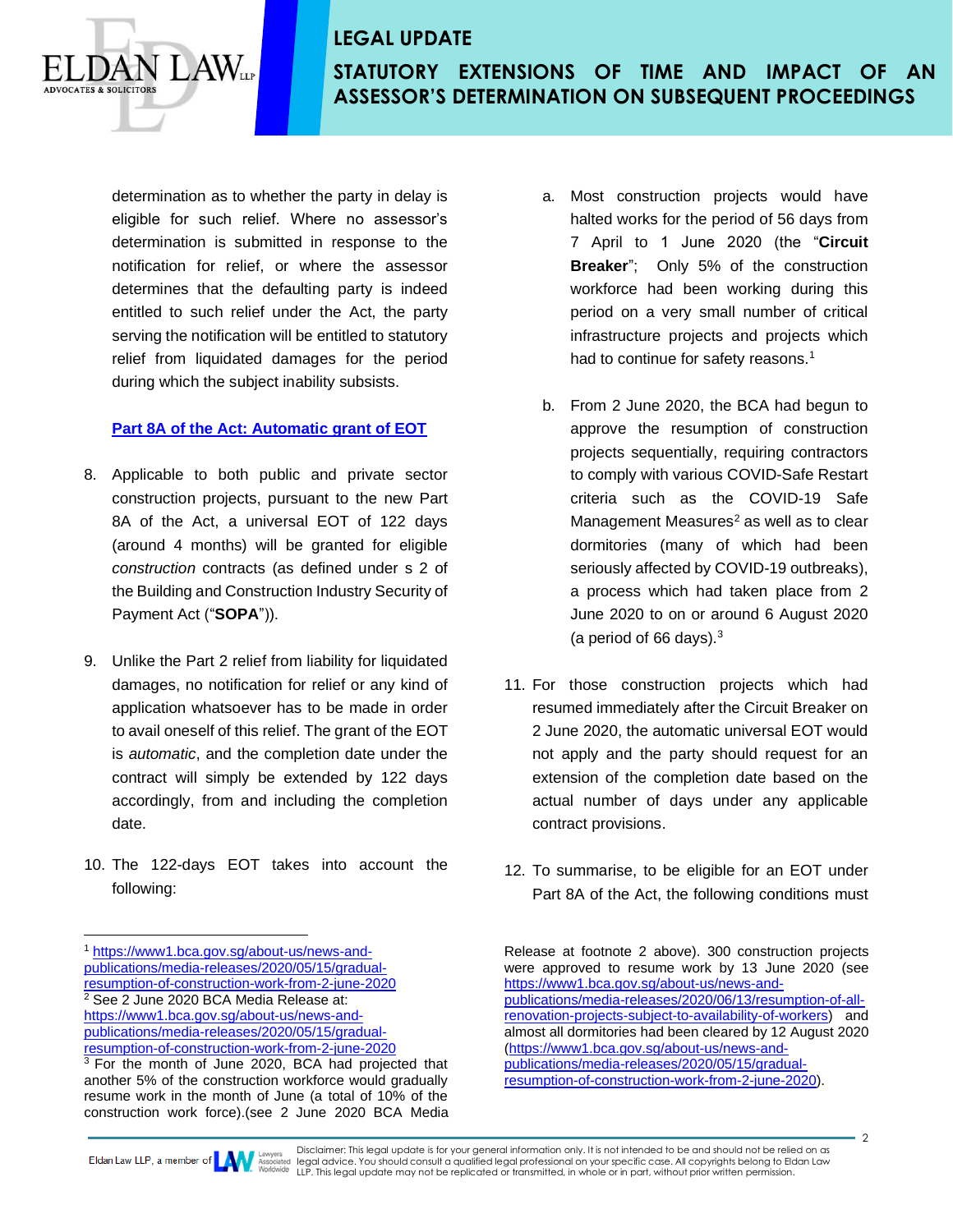

**STATUTORY EXTENSIONS OF TIME AND IMPACT OF AN ASSESSOR'S DETERMINATION ON SUBSEQUENT PROCEEDINGS**

be satisfied:

- a. The construction contract in question (the "**Contract**") must have been entered into before 25 March 2020, but must not have been renewed (excluding automatic renewal) on or after that date;
- b. The Contract must still be in force on 2 Nov 2020;
- c. As at 7 Apr 2020, the construction works to be performed under the Contract must not have been certified as completed;
- d. **No** construction works must have been performed in the period between 20 Apr – 30 June 2020 (both dates inclusive);
- e. **No** court proceedings, arbitral proceedings under the Arbitration Act, or such other prescribed proceedings relating to the failure to comply with the completion date (excluding any automatic extension of 122 days) must have commenced before 2 Nov 2020, including any enforcement proceedings relating to the same;
- f. **No** judgment, arbitral award, or compromise or settlement entered into in the course of or resulting from any proceeding in (e) above has been made before 2 Nov 2020.
- 13. Contractors who do not qualify for the automatic 122-days EOT but satisfy the criteria for relief from liquidated damages should file a notification of relief for the relevant period of nonperformance arising from a COVID-19 event, in order to ensure that no liquidated damages are imposed for such delay.

### **What if the completion date has already been extended under my contract?**

14. Where EOT has already been granted pursuant to the contract or by agreement of parties, and any part of the delay warranting such EOT occurs during the period between 7 Apr – 6 Aug 2020 (both dates inclusive), the statutorily-granted EOT would have to be reduced by the number of days of contractually-granted EOT for delays falling within such period.

#### **Can I still rely on the EOT clause in my contract to ask for a further EOT?**

15. Yes, it is still possible to apply for a further extension of the completion date that has already been extended pursuant to Part 8A of the Act, so long as it is in accordance with and in compliance with any procedures or conditions in the relevant EOT clause (if any) in parties' contract.

## **III. SUCCESSFUL NOTIFICATION FOR RELIEF / ASSESSOR'S DETERMINATION IN FAVOUR OF PARTY IN DELAY – MOVING FORWARD**

#### *Effect of an assessor's determination on one's claim*

- 16. After a determination is made by an assessor, the parties may rely on the assessor's determination in subsequent legal or other dispute resolution proceedings, such as adjudication, arbitration or litigation.
- 17. However, the assessor's determination is not *res judicata* as the Building and Construction Authority (**BCA**) has in its [Joint MinLaw-BCA Info](https://www1.bca.gov.sg/docs/default-source/docs-corp-news-and-publications/circulars/commencement-covid19-temporary-measures-act-for-built-environment.pdf)  [Note on Commencement of the Covid-19](https://www1.bca.gov.sg/docs/default-source/docs-corp-news-and-publications/circulars/commencement-covid19-temporary-measures-act-for-built-environment.pdf)  [\(Temporary Measures\) Act 2020](https://www1.bca.gov.sg/docs/default-source/docs-corp-news-and-publications/circulars/commencement-covid19-temporary-measures-act-for-built-environment.pdf) clarified that the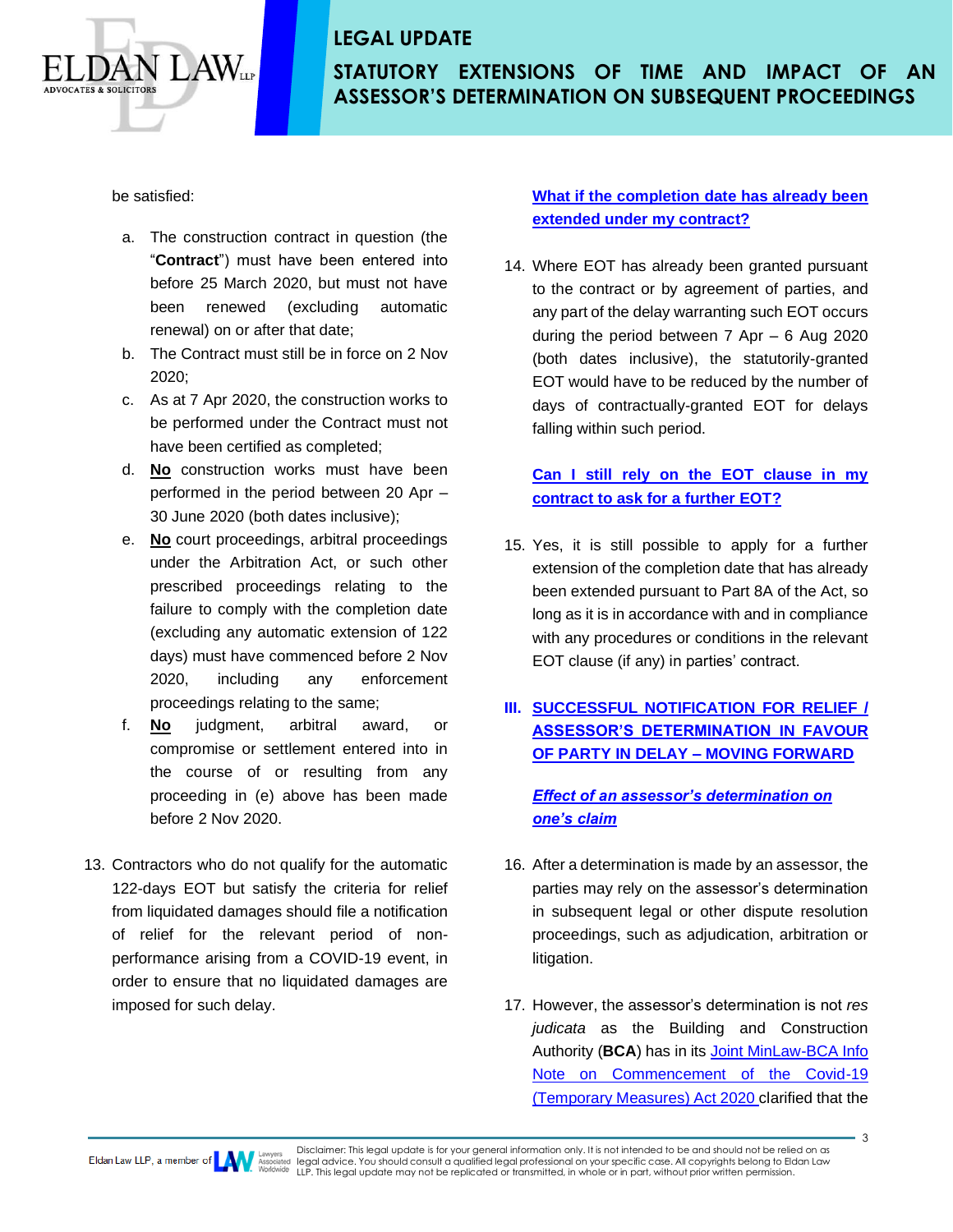**STATUTORY EXTENSIONS OF TIME AND IMPACT OF AN ASSESSOR'S DETERMINATION ON SUBSEQUENT PROCEEDINGS**

substantial merits and defences will be decided separately in the adjudication, arbitration or litigation proceedings, separate from the regime under the Covid-19 Act.

18. The assessor's determination is also limited to

 $\Delta N_{\scriptscriptstyle{\rm LP}}$ 

- a. Whether the party to the construction or supply contract is unable to perform an obligation; and
- b. Whether the inability is to a material extent caused by COVID-19.
- 19. What lies outside the ambit of the assessor's determination would be the extent of delay attributable to COVID-19, the quantum of liquidated damages or damages payable, and whether the defaulting party can make out a defence against breach of contract where the subject inability is the inability to supply goods and services under the contract.
- 20. Further, the failure to apply for an assessor's determination does not preclude a party from later raising defences in subsequent legal proceedings. Therefore, a party's silence or inaction after receiving a Notification for Relief does not mean that that party has conceded any defences available to it.
- 21. Nonetheless, a subsequent tribunal, adjudicator or court having to decide on the issue of whether a particular inability to perform was caused by COVID-19 can consider a prior assessment made by the assessor on the very same issue to be persuasive.
- 22. In this regard, assuming that all relevant facts had been placed before the assessor, a determination by the assessor in one party's favour could very well mean that the successful

party will have a higher probability of prevailing on the same issue in subsequent legal proceedings.

- 23. Further, since parties can rely on the determination in subsequent proceedings, a subsequent tribunal, adjudicator or court, in coming to its own decisions on the same issue, can take into account positions previously taken by the parties when applying for or responding to the assessor's determination.
- 24. Accordingly, it would be a matter of prudence and good practice for the defaulting party to carefully consider its positions taken before any assessor as well as to preserve all relevant evidence, given that any assessor's determination could still be subject to challenge at a later stage.

*[\[Click here f](https://www1.bca.gov.sg/docs/default-source/docs-corp-news-and-publications/faqs---covid19/faqs-commencement-covid19-temporary-measures-act-for-built-environment.pdf)or BCA's circular on FAQs for the Built Environment Sector dated 22 Jun 2020]*

#### **IV. CONTRACTUAL OBLIGATIONS STILL APPLY**

- 25. Although there are various statutory reliefs for parties to construction and supply contracts as observed above, parties are still bound by their contractual obligations.
- 26. This means that parties must still comply with any contractual duties to proceed with due diligence and expedition or to follow the contract programme, subject to any defences or extensions of time allowed by statute or under the contract.
- 27. Any contractual mechanism for applying for a contractual extension of time will still continue to

4